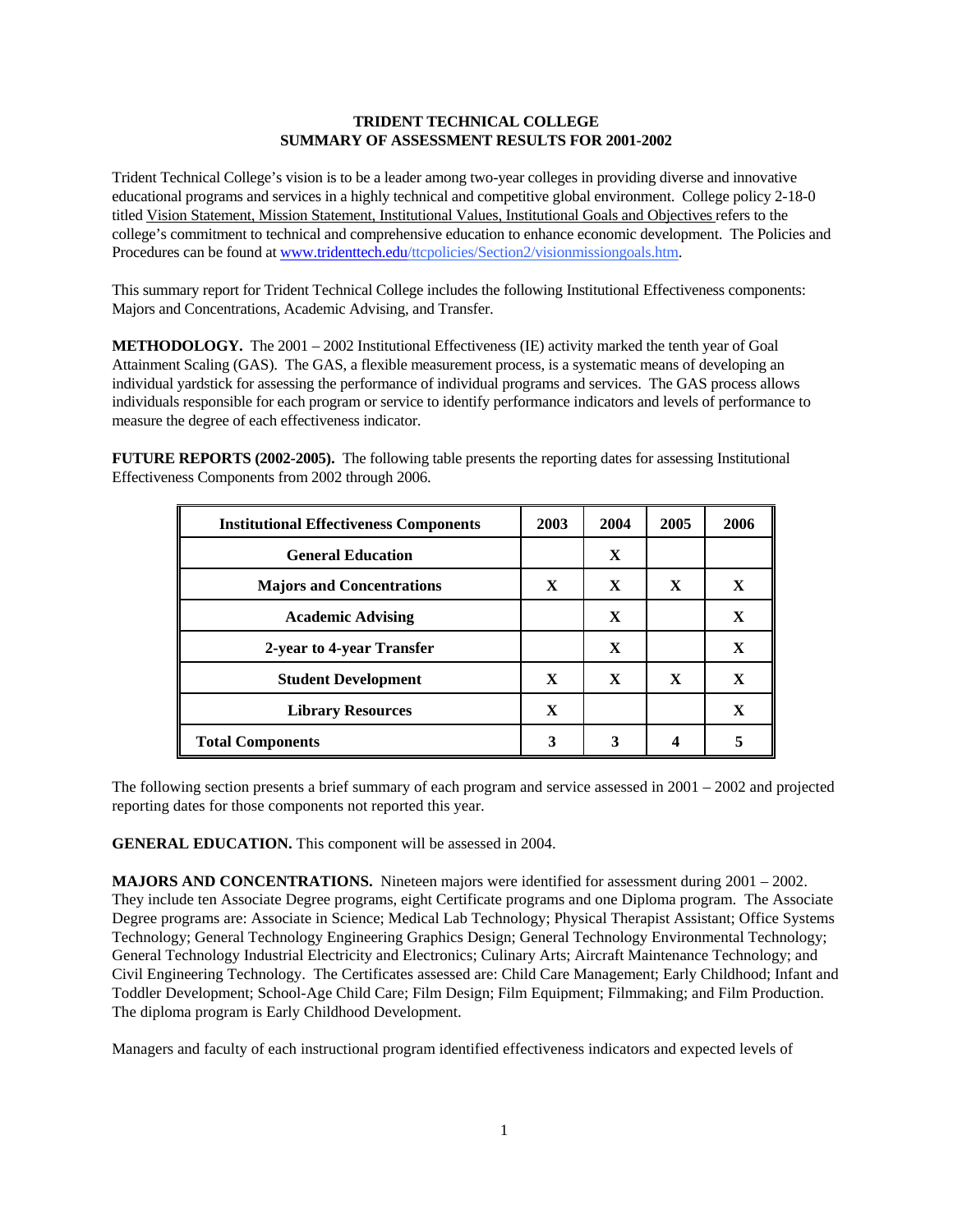performance (benchmarks) for each program. Across the programs, the most common effectiveness indicators include fall enrollment, number of graduates, job placement rates, employer satisfaction, graduate satisfaction with job preparation, student satisfaction with courses and instructors, and Fall to spring retention. Managers and faculty are also interested in student success in specified courses, and employers' satisfaction with graduates' technical skills. Some managers developed indicators unique to instructional programs such as percent minority and female enrollment, percent of students who graduate within specific time periods, student to equipment ratios, and instructional space compared to enrollment.

In all cases assessment includes examination of whether or not specified benchmarks are met. All programs assessed met or exceeded the benchmarks specified for the majority of their performance indicators. The Associate in Science assessment is not complete due to the complex indicators and difficulties encountered in retrieving the necessary data from Colleague. The following programs met or exceeded all benchmarks: Culinary Arts, Medical Lab Technology, Physical Therapy Assistant, and School-Age Child Care. Four programs failed to meet one indicator and four programs failed to meet two indicators. One program failed to meet three indicators. Those indicators for which benchmarks were not met are fall enrollment, number of graduates, job placement, course success rates, average SECI full-time instructor score, and availability of lab equipment.

Program managers designed improvement plans for those indicators where benchmarks were not met. The strategies are described by indicator.

### Fall Enrollment

• Continue recruiting activities in local high schools to encourage students to consider TTC upon graduation.

### Number of Graduates

- Determine whether or not course scheduling has an effect upon when students graduate.
- Interact with students to identify problems that may deter students from graduating.
- Counsel at risk second semester Transfer students; encourage them to complete Trident's Civil Engineering Technology program.

### Job Placement

- Faculty and other college employees will seek methods of identifying local industrial needs and ensuring that academic programs are designed to produce students who meet those needs.
- Invite local employers to become members of Advisory Committees, teach them about our programs and encourage them to hire our graduates.
- Visit employers of Civil Engineering Technology students and encourage them to urge the student/employees to complete the program.

# Course Success Rates

• Identify the major problems encountered by students enrolled in those courses with low success rates. Develop strategies to improve the courses and the success rates.

### Average SECI full-time Instructor Score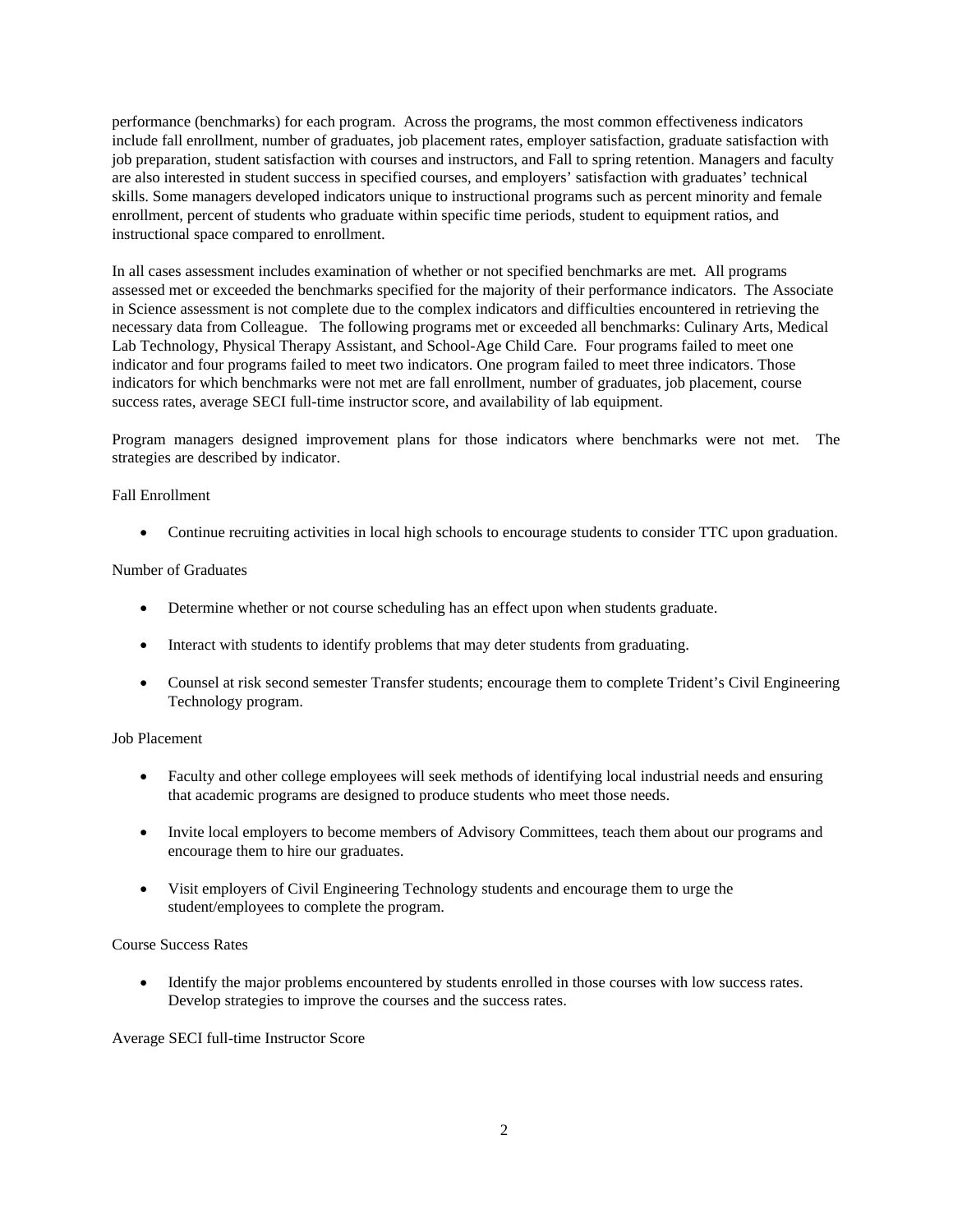• Work with instructors to plan strategies for improving specific teaching weaknesses.

## Availability of Lab Equipment

Seek capital equipment funds to purchase equipment for labs.

# **ACADEMIC ADVISING.**

The mission of Academic Advising is to help students meet their educational goals. This includes the following objectives:

- To provide information about a curriculum, including scheduling options and limitations.
- To place students appropriately in courses based on their needs.
- To aid in planning, sequencing, and scheduling classes for the student's curriculum.
- To help the student identify his or her strengths and weaknesses, and reformulate academic and career goals as necessary.
- To foster realistic academic expectations in the student.
- To make advising available to the student.
- To provide the student with sources of help and information as needed.
- To register students for courses.

In 2000, Trident Technical College began transition to an entirely new computer system for all data, including student information (admissions, transcripts and other records, and especially registration). The first registration of students was in the summer of 2001 for the Fall 2001 term.

After the initial transition period, the Advising Committee began meeting to identify advising issues and collect and disseminate information related to advising, as well as to update the Advisor Handbook. The Advising Coordinator converted the handbook to a website that can be (and is) updated on a continual basis. This has eliminated the need for paper updates to be constantly generated and distributed. Although this reference and the new computer system in general are indeed improvements over the old versions, they are not always realized as improvements because of the resistance that naturally goes along with any change in procedure. As advisors become more accustomed to and proficient in these new procedures, the entire Academic Advising process should significantly improve.

Data for measuring student satisfaction was collected via telemarketers during July 2002. Data for measuring advisor and staff satisfaction was collected via an online survey during May 2002. The 2001 Graduate Follow-up survey provided data for the satisfaction of graduates.

One important measure is the percentage of students who were registered specifically by their assigned advisor (92% of Summer 2002 enrollees were registered this way sometime in the previous year) and the percentage of students who were registered during "Early Registration" (now known as "Priority Registration"). Only 57% of Spring 2002 enrollees registered during the preferred "Early Registration" period. The goal is for all students assigned an advisor to register during that "priority" period, thus alleviating the registration crunch just before classes begin. The percentage of students who claimed to have been registered by their assigned advisors (92 percent) is very impressive and should continue. But the low percentage of students registered during the preferred timeframe is an area of academic advising that needs improvement.

A significant problem is the period between "Priority Registration" and "Registration" (formerly known as "Open Registration"). The published information states that students need to register during Priority Registration or wait until the Registration day just before classes begin. But in practice, many advisors and staff members can and do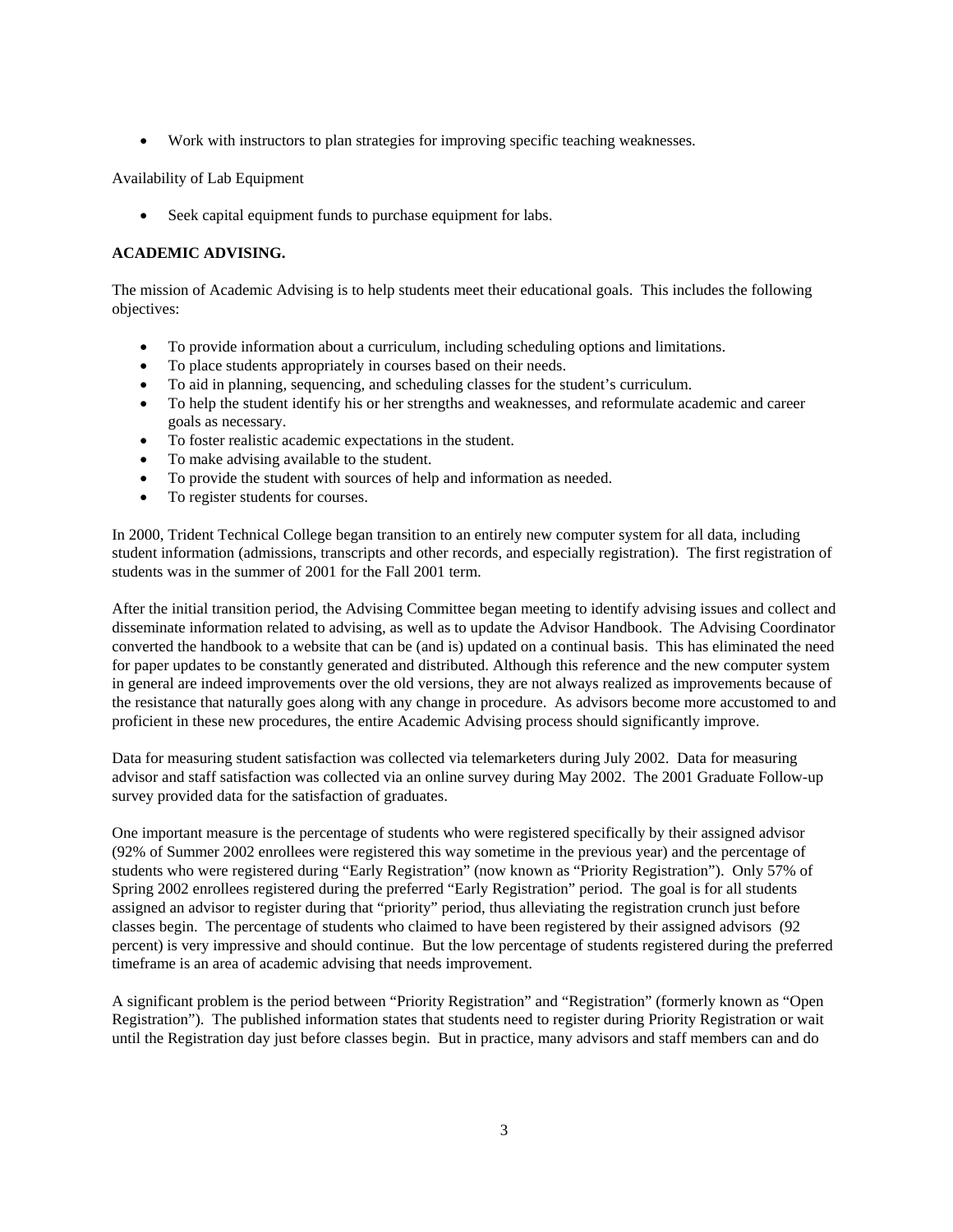register students in between these periods. This alleviates overcrowding either at the end of Priority Registration or on Registration day.

Other areas of academic advising that show need for improvement are student satisfaction, advisor satisfaction, staff satisfaction, and graduate satisfaction. Advisors need to pay special attention to helping each student design an educational plan, expressing interest in each student, and to referring students to other sources of help. The advisor satisfaction indicators reflect the fact that advisors have been very unhappy with the entire process during the last two years. Once the new system is not so new, continues to process data at an acceptable speed, and has the features up and running that make it superior to the old system, this area should automatically see improvement. But students need to be learn to be on time, bring necessary materials, and take an active role in the process.

In comparison with the last IE assessment, it appears that student satisfaction has decreased, especially in the above mentioned categories. However, the data from the last assessment was really not statistically valid. Advisor satisfaction was not measured last time, so it is not evident whether the low levels are a new or continuing problem. The percentage of students registered by their assigned advisor has seen a dramatic increase (though here the current data is not as reliable as the past data, since it is based on student response instead of system tracking).

#### **ACHIEVEMENT OF STUDENTS TRANSFERRING FROM TWO- TO FOUR-YEAR INSTITUTIONS**.

TTC gauges transfer activity and performance of students transferring from Trident to senior colleges by comparing: the size of transfer cohorts across time; the number of students transferring to senior colleges; and each cohort's average GPA (for the fall term of transfer) with that of native students. The college also analyzes senior institutions' rejection rates for applicants from Trident Technical College.

Cohort Size. The Fall 2001 transfer cohort (those who actually enrolled and completed the Fall 2001 term at a Senior institution) consists of 245 students, a 53 percent increase over the Fall 1999 cohort of 160 students.

Receiving Institutions. The Fall 1996 data included MUSC data indicating that 25 percent of the cohort transferred to MUSC. In fact, 85 percent of the Fall 1996 cohort transferred to the Citadel (7 percent), College of Charleston (53 percent), or MUSC (25 percent). Unfortunately, there are no MUSC data for the Fall 1999 or the Fall 2001 cohort. The proportion of the Fall 2001 cohort transfers to the Citadel (8 percent) and to the College of Charleston (61 percent) is less than in 1999. In 1999 87 percent of the cohort transferred to the Citadel and College of Charleston compared to 69 percent of the Fall 2001 cohort.

Fall Term GPAs. The comparison of the 2001 Transfer Cohort's GPAs with native students' GPAs from each senior college requires a different analysis than in the past. Until 1999 the data received from the senior colleges allowed analysis of each student's performance. As in 1999, the 2001 data provide an average GPA for those students who transferred and completed 0 to 29 hours, 30 to 59 hours, or 60 or more hours. Analysis of individual student performance is not possible. For instance The Citadel reported four white males as having transferred and completed 30 to 59 hours. Their average GPA is 1.89. There is no way to determine whether or not one or more of the three performed as well as the 323 native students whose average GPA is 2.67. In fact, the 2001 transfer data limits analysis.

The available data does allow a comparison of average GPAs across the three categories of credit hours transferred and earned. Table 1 indicates students transferring to The Citadel, Clemson, College of Charleston, Lander and South Carolina State established an average GPA at or above 2.00. It also indicates that two Coastal Carolina - Trident students' average is one and a third grade points below the average GPA of 266 Coastal Carolina native students while two Lander – Trident students' average is one and a third grade points above the average GPA of 1077 Lander native students.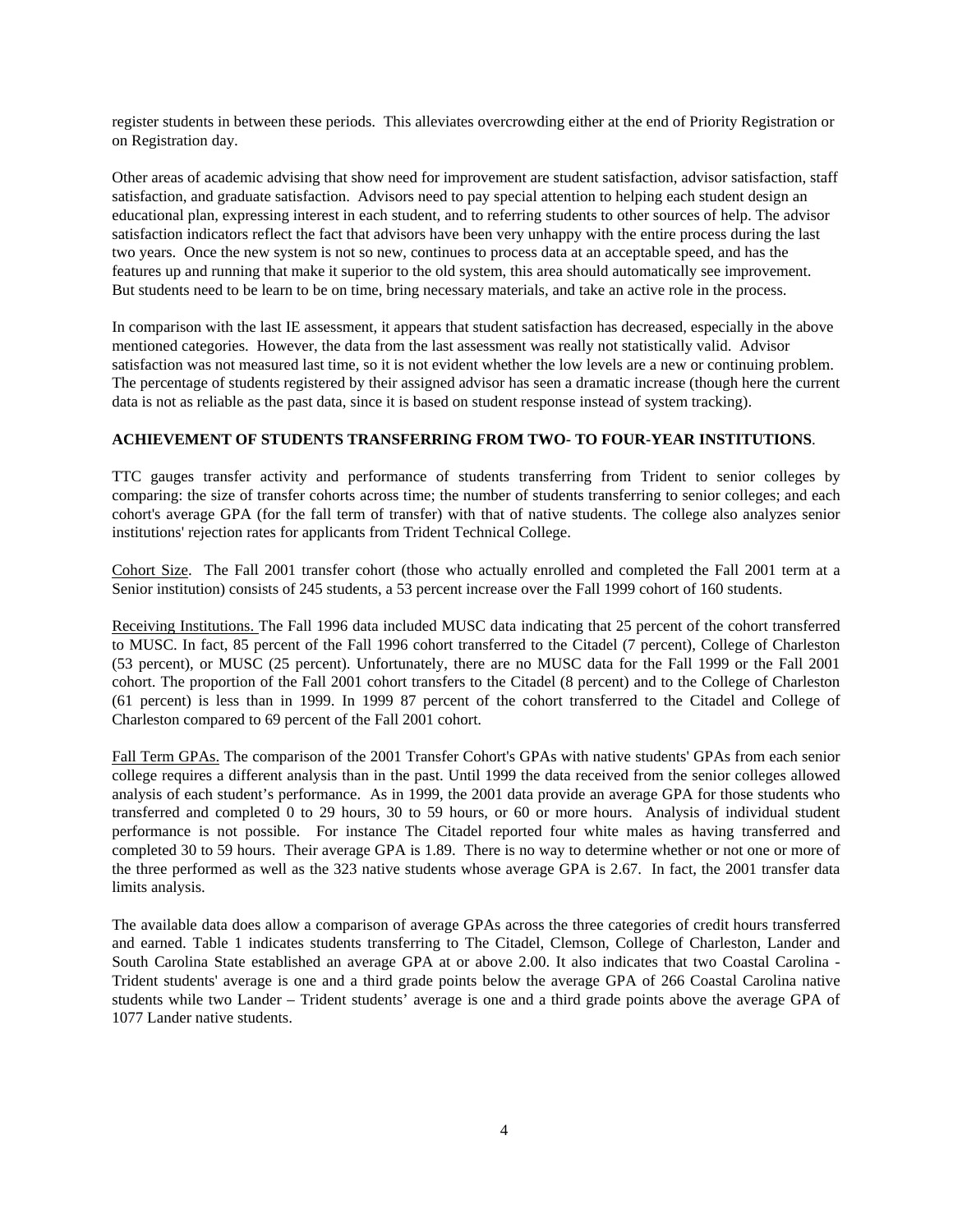| <b>Senior College</b>        |                 | <b>Trident Technical College</b><br><b>Transfer Students'</b><br>Fall 2001 Average GPA |                 | <b>Senior Institution First</b><br><b>Time Native Students'</b><br>Fall 2001 Average GPA | Difference in GPA<br><b>Senior Native minus</b><br><b>Trident Transfer</b> |  |  |
|------------------------------|-----------------|----------------------------------------------------------------------------------------|-----------------|------------------------------------------------------------------------------------------|----------------------------------------------------------------------------|--|--|
|                              | <b>Students</b> | AVG. GPA                                                                               | <b>Students</b> | AVG. GPA                                                                                 |                                                                            |  |  |
| <b>The Citadel</b>           | 19              | 2.80                                                                                   | 1794            | 2.77                                                                                     | .03                                                                        |  |  |
| <b>Clemson</b>               | 11              | 2.12                                                                                   | 1652            | 2.83                                                                                     | (.71)                                                                      |  |  |
| <b>College of Charleston</b> | 149             | 2.62                                                                                   | 6546            | 2.81                                                                                     | (.19)                                                                      |  |  |
| <b>Coastal Carolina</b>      | 6               | 2.84                                                                                   | 1107            | 2.73                                                                                     | .11                                                                        |  |  |
| <b>Francis Marion</b>        | 6               | 1.38                                                                                   | 1718            | 2.62                                                                                     | (1.24)                                                                     |  |  |
| Lander                       | 4               | 2.68                                                                                   | 1116            | 2.53                                                                                     | .15                                                                        |  |  |
| <b>South Carolina State</b>  | 9               | 2.45                                                                                   | 2461            | 2.46                                                                                     | (.01)                                                                      |  |  |
| USC - Aiken                  | 3               | 2.98                                                                                   | 1210            | 2.71                                                                                     | .27                                                                        |  |  |
| USC - Columbia               | 17              | 2.67                                                                                   | 7322            | 2.93                                                                                     | (.27)                                                                      |  |  |
| $USC -$ Spartanburg          | 13              | 2.21                                                                                   | 652             | 2.83                                                                                     | (.62)                                                                      |  |  |
| Winthrop                     | 8               | 2.23                                                                                   | 3398            | 2.76                                                                                     | (.53)                                                                      |  |  |
| <b>Total</b>                 | 245             | 2.45                                                                                   | 43846           | 2.72                                                                                     | (.27)                                                                      |  |  |

*TABLE 1* 

Table 1 indicates students transferring to The Citadel, Clemson, College of Charleston, Coastal Carolina, Lander, South Carolina State, USC – Aiken, UAC – Columbia, USC Spartanburg and Winthrop established an average GPA at or above 2.00. Trident Transfer students' average GPA was higher than native students GPAs at The Citadel, Coastal Carolina, Lander, and USC – Aiken. With the exception of Francis Marion, the differences between Trident Transfer students and Native students appear to be miniscule.

The range of Trident Transfer students' average GPA is 1.38 to 2.98 compared to the Native students' average GPA range of 2.46 to 2.93. The majority of Trident Transfer students (with the exception of those attending Francis Marion) appear to perform as well as the Senior College Native students although no tests of significance were performed.

The following table presents a comparison of rejection rates of applicants from Trident in 1999 and 2001. It also compares Trident's 2001 rejection rates with 2001 system wide technical college rejection rates.